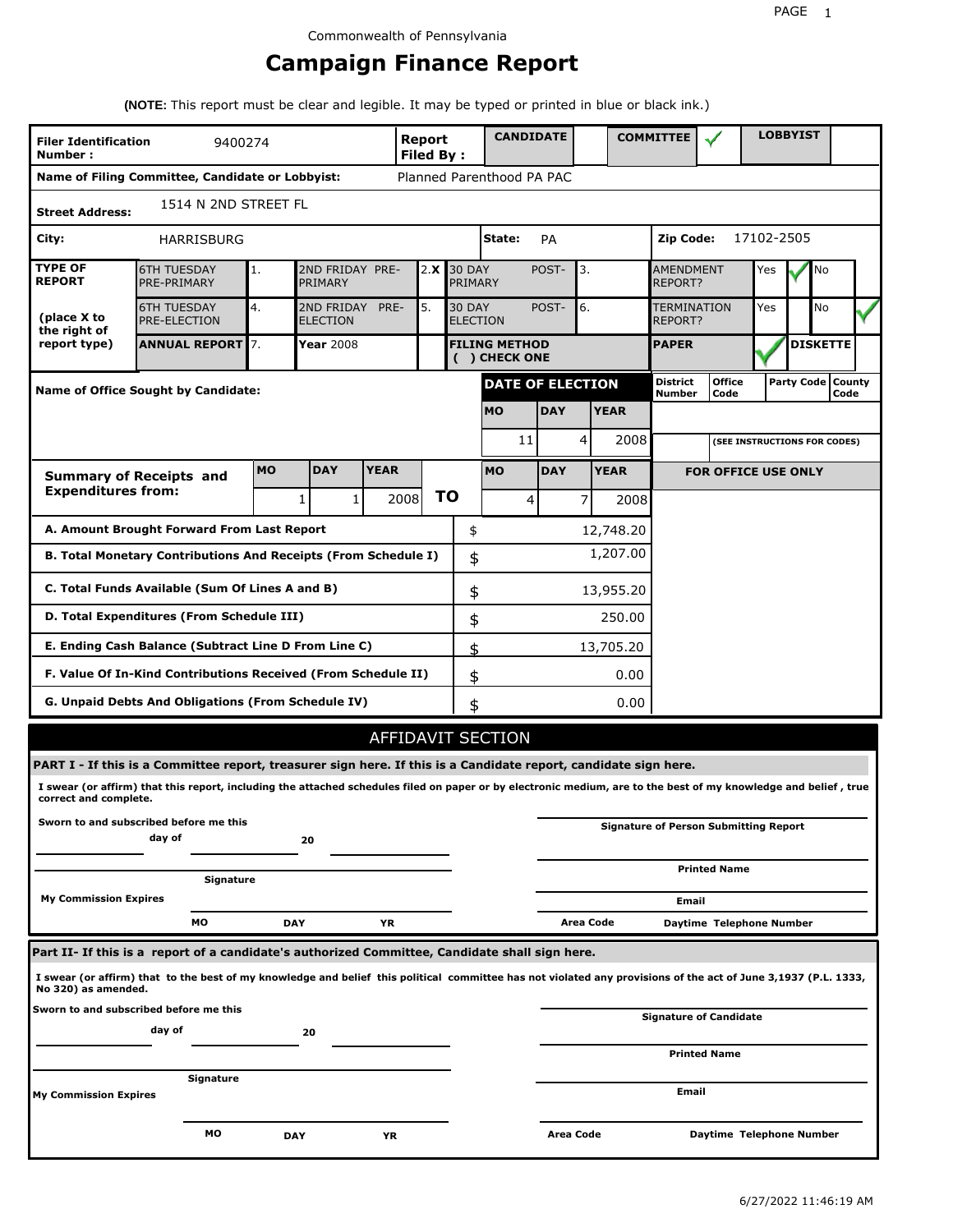# **SCHEDULE I CONTRIBUTIONS AND RECEIPTS**

**Detailed Summary Page**

| <b>Name of Filing Committee or Candidate</b>                                                                                                                                                | <b>Reporting Period</b> |                |          |
|---------------------------------------------------------------------------------------------------------------------------------------------------------------------------------------------|-------------------------|----------------|----------|
| Planned Parenthood PA PAC                                                                                                                                                                   | From:                   | $1/1/2008$ To: | 4/7/2008 |
| 1. Unitemized Contributions Received - \$50.00 or Less Per Contributor                                                                                                                      |                         |                |          |
| <b>TOTAL for the Reporting Period</b>                                                                                                                                                       | (1)                     | \$             | 507.00   |
| 2. Contributions Received - \$50.01 To \$250.00 (From Part A and Part B)                                                                                                                    |                         |                |          |
| <b>Contributions Received From Political Committees (Part A)</b>                                                                                                                            |                         | \$             | 0.00     |
| All Other Contributions (Part B)                                                                                                                                                            |                         | \$             | 700.00   |
| <b>TOTAL for the Reporting Period</b>                                                                                                                                                       | (2)                     | \$             | 700.00   |
|                                                                                                                                                                                             |                         |                |          |
| 3. Contributions Received Over \$250.00 (From Part C and Part D)                                                                                                                            |                         | \$             |          |
| <b>Contributions Received From Political Committees (Part C)</b>                                                                                                                            |                         |                | 0.00     |
| All Other Contributions (Part D)                                                                                                                                                            |                         | \$             | 0.00     |
| <b>TOTAL for the Reporting Period</b>                                                                                                                                                       | (3)                     | \$             | 0.00     |
| 4. Other Receipts, Refunds, Interest Earned, Returned Checks, Etc. (From Part E)                                                                                                            |                         |                |          |
| <b>TOTAL for the Reporting Period</b>                                                                                                                                                       | (4)                     | \$             | 0.00     |
|                                                                                                                                                                                             |                         |                |          |
| Total Monetary Contributions and Receipts During this Reporting Period (Add and enter amount<br>totals from Boxes 1,2,3 and 4; also enter this amount on Page1, Report Cover Page, Item B.) |                         | \$             | 1,207.00 |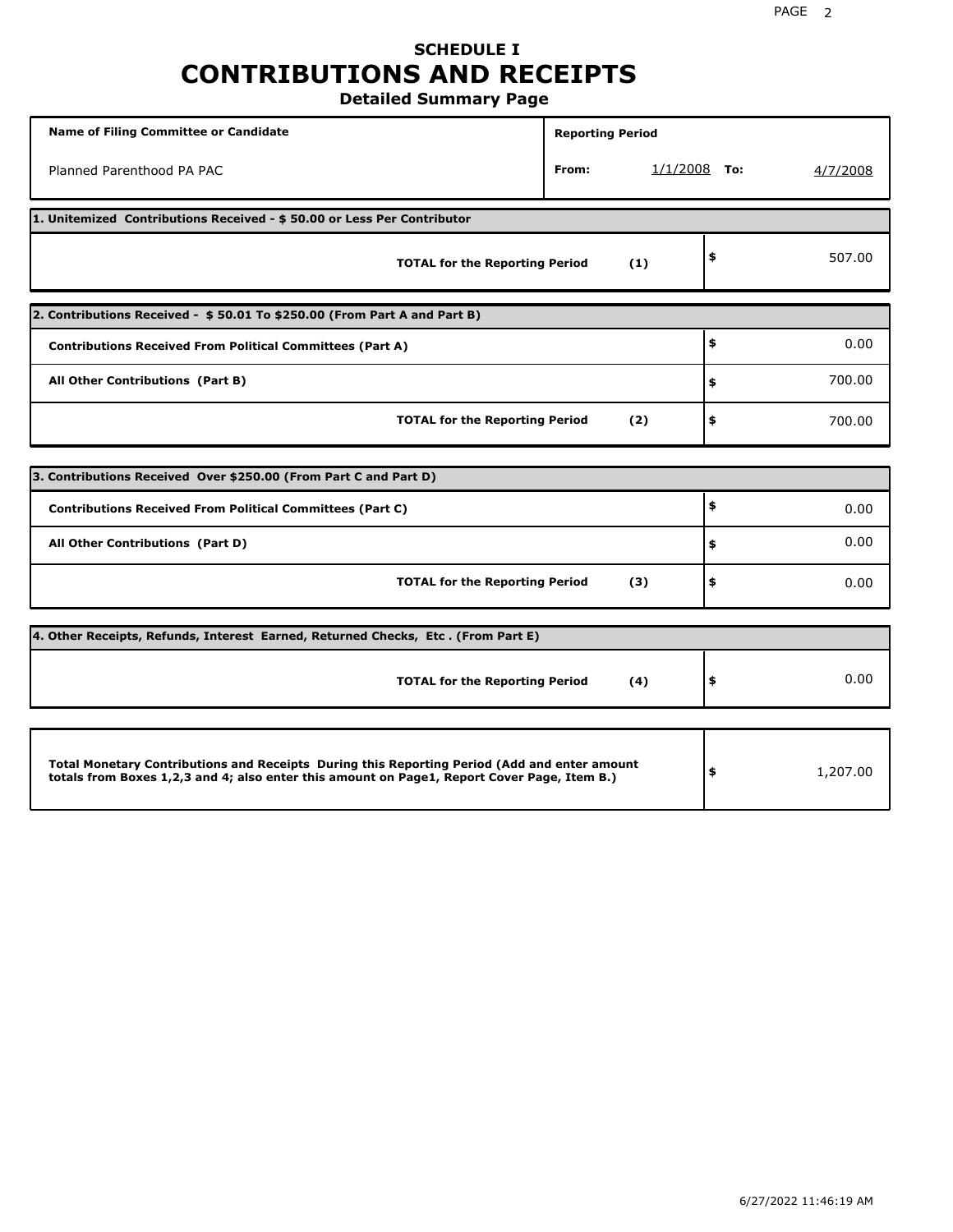PAGE 3

## **PART A CONTRIBUTIONS RECEIVED FROM POLITICAL COMMITTEES**

**\$50.01 TO \$250.00**

 **Use this Part to itemize only contributions received from political committees with an aggregate value from \$50.01 to \$250.00 in the reporting period.**

|                                            | Name of Filing Committee or Candidate |                   |           |             |             |                   |
|--------------------------------------------|---------------------------------------|-------------------|-----------|-------------|-------------|-------------------|
|                                            |                                       |                   | From:     |             | To:         |                   |
|                                            |                                       |                   |           | <b>DATE</b> |             | <b>AMOUNT</b>     |
| <b>Full Name of Contributing Committee</b> |                                       |                   | <b>MO</b> | <b>DAY</b>  | <b>YEAR</b> |                   |
| <b>Mailing Address</b>                     |                                       |                   |           |             |             | \$<br>0.00        |
| City                                       | <b>State</b>                          | Zip Code (Plus 4) |           |             |             |                   |
|                                            |                                       |                   |           |             |             | <b>PAGE TOTAL</b> |
|                                            |                                       |                   |           |             |             |                   |

**Enter Grand Total of Part A on Schedule I, Detailed Summary Page, Section 2.**

**\$** 0.00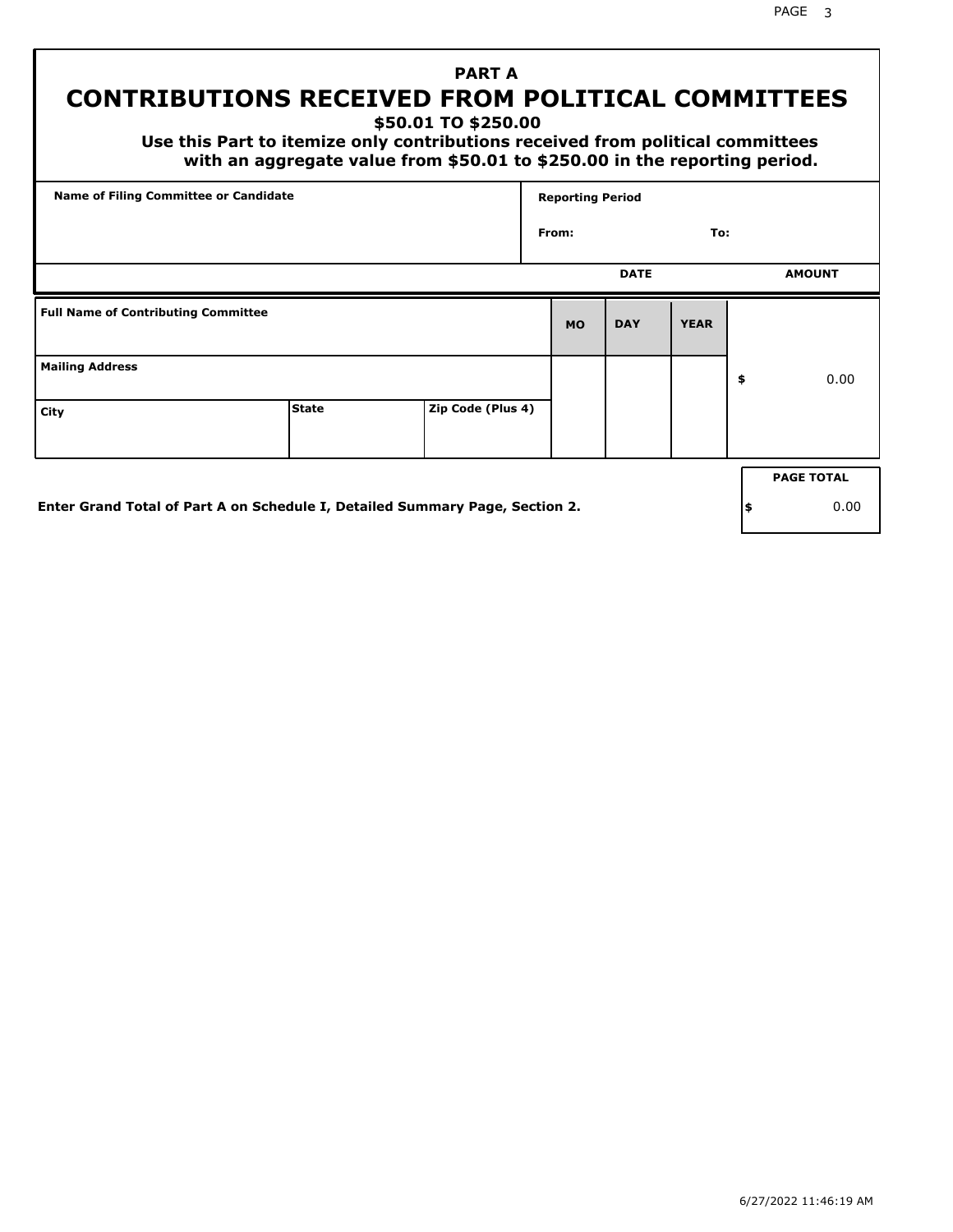| Use this Part to itemize all other contributions with an aggregate value from<br>(Exclude contributions from political committees reported in Part A) | <b>ALL OTHER CONTRIBUTIONS</b><br>\$50.01 to \$250.00 in the reporting period. | <b>PART B</b><br>\$50.01 TO \$250.00 |       |                         |             |                 |    |               |
|-------------------------------------------------------------------------------------------------------------------------------------------------------|--------------------------------------------------------------------------------|--------------------------------------|-------|-------------------------|-------------|-----------------|----|---------------|
| <b>Name of Filing Committee or Candidate</b>                                                                                                          |                                                                                |                                      |       | <b>Reporting Period</b> |             |                 |    |               |
| Planned Parenthood PA PAC                                                                                                                             |                                                                                |                                      | From: |                         |             | 1/1/2008<br>To: |    | 4/7/2008      |
|                                                                                                                                                       |                                                                                |                                      |       |                         | <b>DATE</b> |                 |    | <b>AMOUNT</b> |
| <b>Full Name of Contributor</b><br>Linda Hahn                                                                                                         |                                                                                |                                      |       | <b>MO</b>               | <b>DAY</b>  | <b>YEAR</b>     |    |               |
| <b>Mailing Address</b><br>Unknown                                                                                                                     |                                                                                |                                      |       |                         |             |                 | \$ | 100.00        |
| City                                                                                                                                                  | <b>State</b>                                                                   | Zip Code (Plus 4)                    |       | 3                       | 21          | 2008            |    |               |
|                                                                                                                                                       | PA                                                                             |                                      |       |                         |             |                 |    |               |
| <b>Full Name of Contributor</b><br>Annsi Stephano                                                                                                     |                                                                                |                                      |       |                         | <b>DAY</b>  | <b>YEAR</b>     |    |               |
| <b>Mailing Address</b><br>2709 N. River Rd                                                                                                            |                                                                                |                                      |       |                         |             |                 | \$ | 100.00        |
| City<br>New Hope                                                                                                                                      | <b>State</b><br>PA                                                             | Zip Code (Plus 4)<br>18938           |       | 3                       | 21          | 2008            |    |               |
| <b>Full Name of Contributor</b><br>Deborah Hutchison                                                                                                  |                                                                                |                                      |       | <b>MO</b>               | <b>DAY</b>  | <b>YEAR</b>     |    |               |
| <b>Mailing Address</b><br>334 Maple Ave                                                                                                               |                                                                                |                                      |       |                         |             |                 | Ş  | 100.00        |
| City<br>Doylestown                                                                                                                                    | <b>State</b>                                                                   | Zip Code (Plus 4)                    |       | 3                       | 21          | 2008            |    |               |
|                                                                                                                                                       | PA                                                                             | 18901                                |       |                         |             |                 |    |               |
| <b>Full Name of Contributor</b><br>Sandra Trainer                                                                                                     |                                                                                |                                      |       | <b>MO</b>               | <b>DAY</b>  | <b>YEAR</b>     |    |               |
| <b>Mailing Address</b><br>100 Garden Alley #7                                                                                                         |                                                                                |                                      |       |                         |             |                 | \$ | 100.00        |
| City<br>Doylestown                                                                                                                                    | <b>State</b><br>PA                                                             | Zip Code (Plus 4)<br>18901           |       | 3                       | 21          | 2008            |    |               |
| <b>Full Name of Contributor</b><br>Susan Kressly                                                                                                      |                                                                                |                                      |       | <b>MO</b>               | <b>DAY</b>  | <b>YEAR</b>     |    |               |
| <b>Mailing Address</b><br>529 Caddy Drive                                                                                                             |                                                                                |                                      |       |                         |             |                 | \$ | 200.00        |
| City<br>Doylestown                                                                                                                                    | <b>State</b><br>PA                                                             | Zip Code (Plus 4)<br>18901           |       | 3                       | 21          | 2008            |    |               |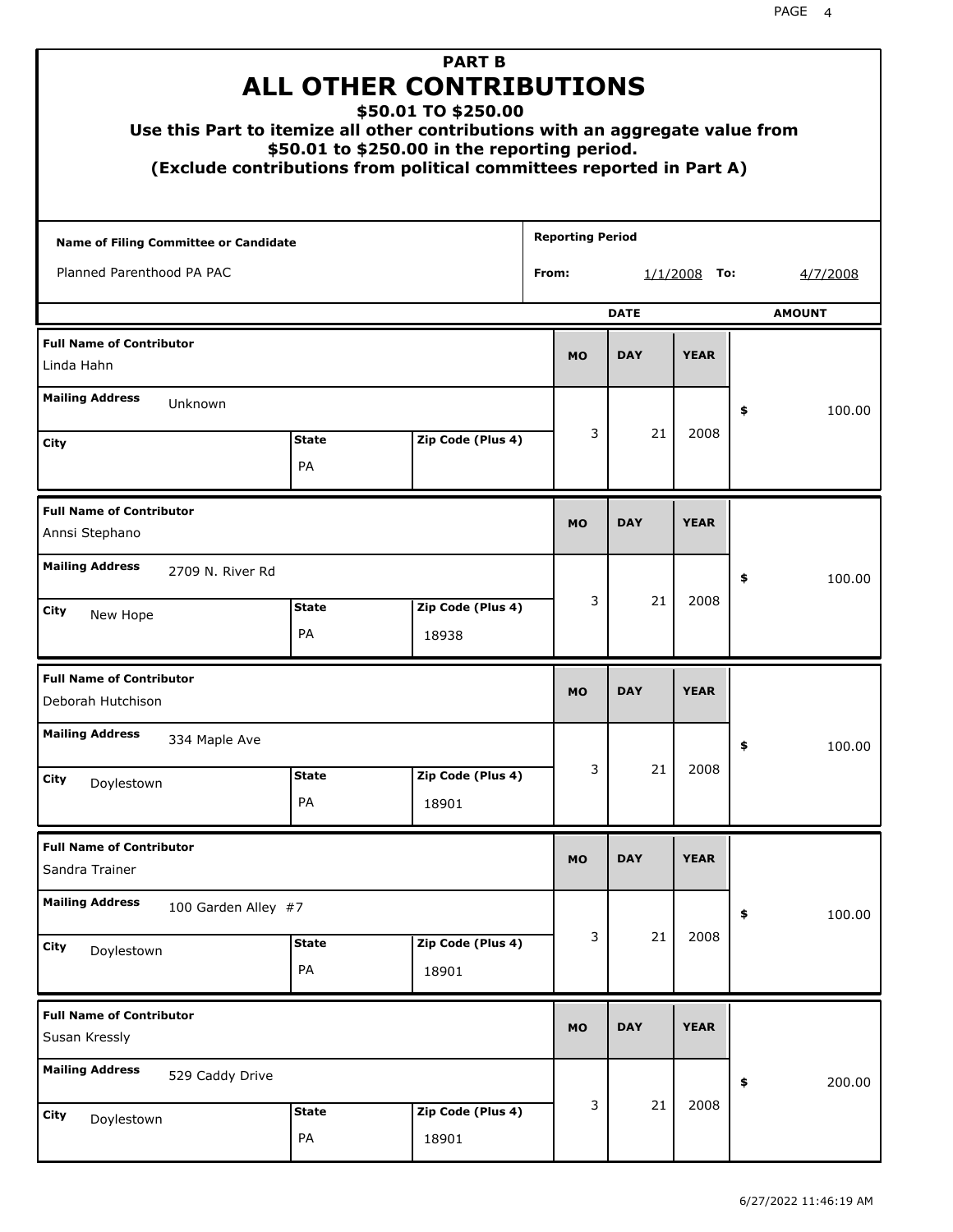| <b>Full Name of Contributor</b><br>Albert Ruenes                             |       |                   | <b>MO</b> | <b>DAY</b> | <b>YEAR</b> |                   |
|------------------------------------------------------------------------------|-------|-------------------|-----------|------------|-------------|-------------------|
| <b>Mailing Address</b><br>5437 Michael Court                                 |       |                   |           |            |             | \$<br>100.00      |
| City<br>Pipersville                                                          | State | Zip Code (Plus 4) | 3         | 21         | 2008        |                   |
|                                                                              | PA    | 18947             |           |            |             |                   |
|                                                                              |       |                   |           |            |             | <b>PAGE TOTAL</b> |
| Enter Grand Total of Part A on Schedule I, Detailed Summary Page, Section 2. |       |                   |           |            |             | \$<br>700.00      |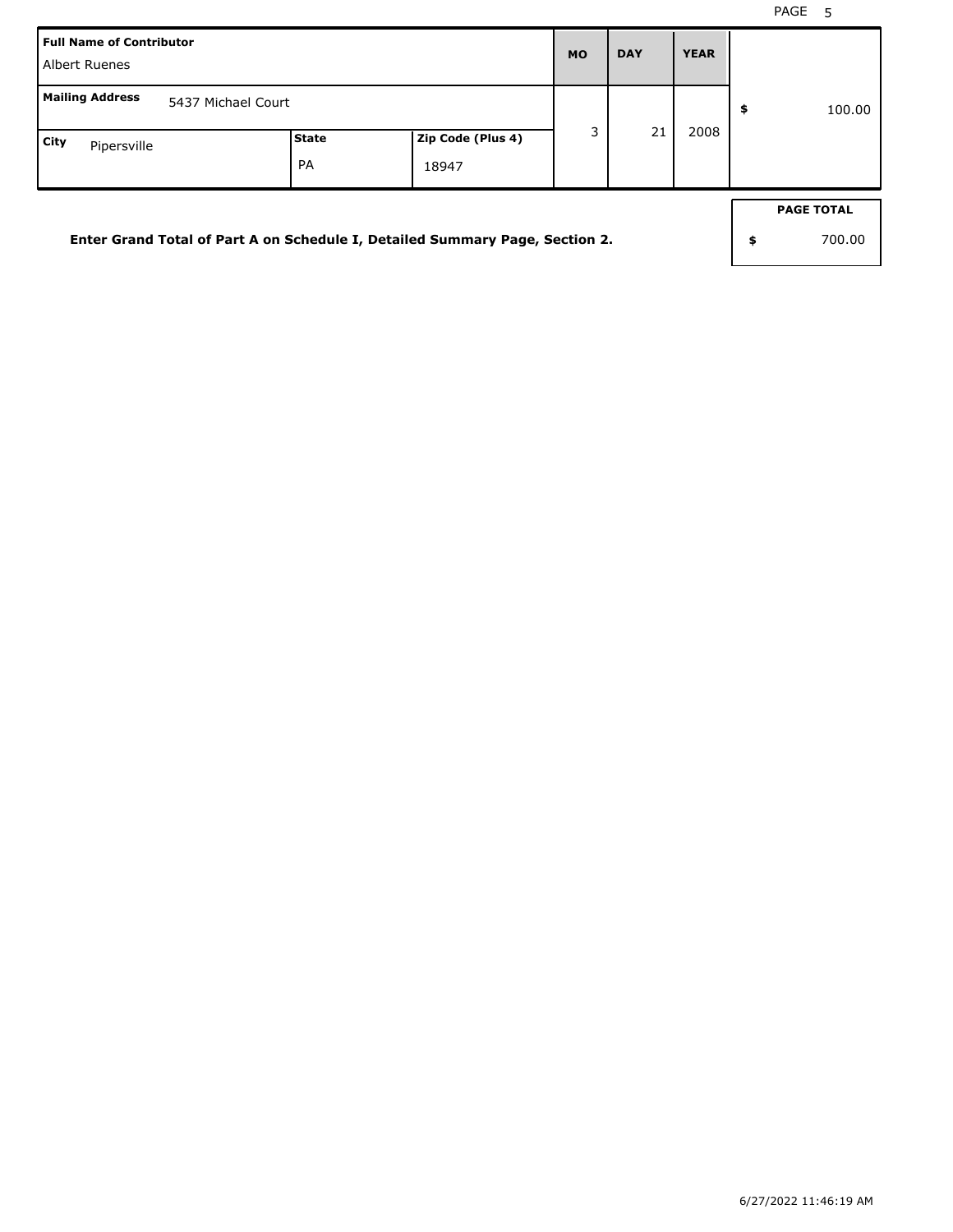## **PART C Contributions Received From Political Committees**

**OVER \$250.00**

 **Use this Part to itemize only contributions received from Political committees with an aggregate value from Over \$250.00 in the reporting period.**

|                                                                              | Name of Filing Committee or Candidate |  |                   | <b>Reporting Period</b> |            |             |                   |
|------------------------------------------------------------------------------|---------------------------------------|--|-------------------|-------------------------|------------|-------------|-------------------|
|                                                                              |                                       |  | From:             |                         |            | To:         |                   |
|                                                                              |                                       |  |                   | <b>DATE</b>             |            |             | <b>AMOUNT</b>     |
| <b>Full Name of Contributing Committee</b>                                   |                                       |  |                   | <b>MO</b>               | <b>DAY</b> | <b>YEAR</b> |                   |
| <b>Mailing Address</b>                                                       |                                       |  |                   |                         |            |             | \$<br>0.00        |
| City                                                                         | <b>State</b>                          |  | Zip Code (Plus 4) |                         |            |             |                   |
|                                                                              |                                       |  |                   |                         |            |             | <b>PAGE TOTAL</b> |
| Enter Grand Total of Part C on Schedule I, Detailed Summary Page, Section 3. |                                       |  |                   |                         |            |             | \$<br>0.00        |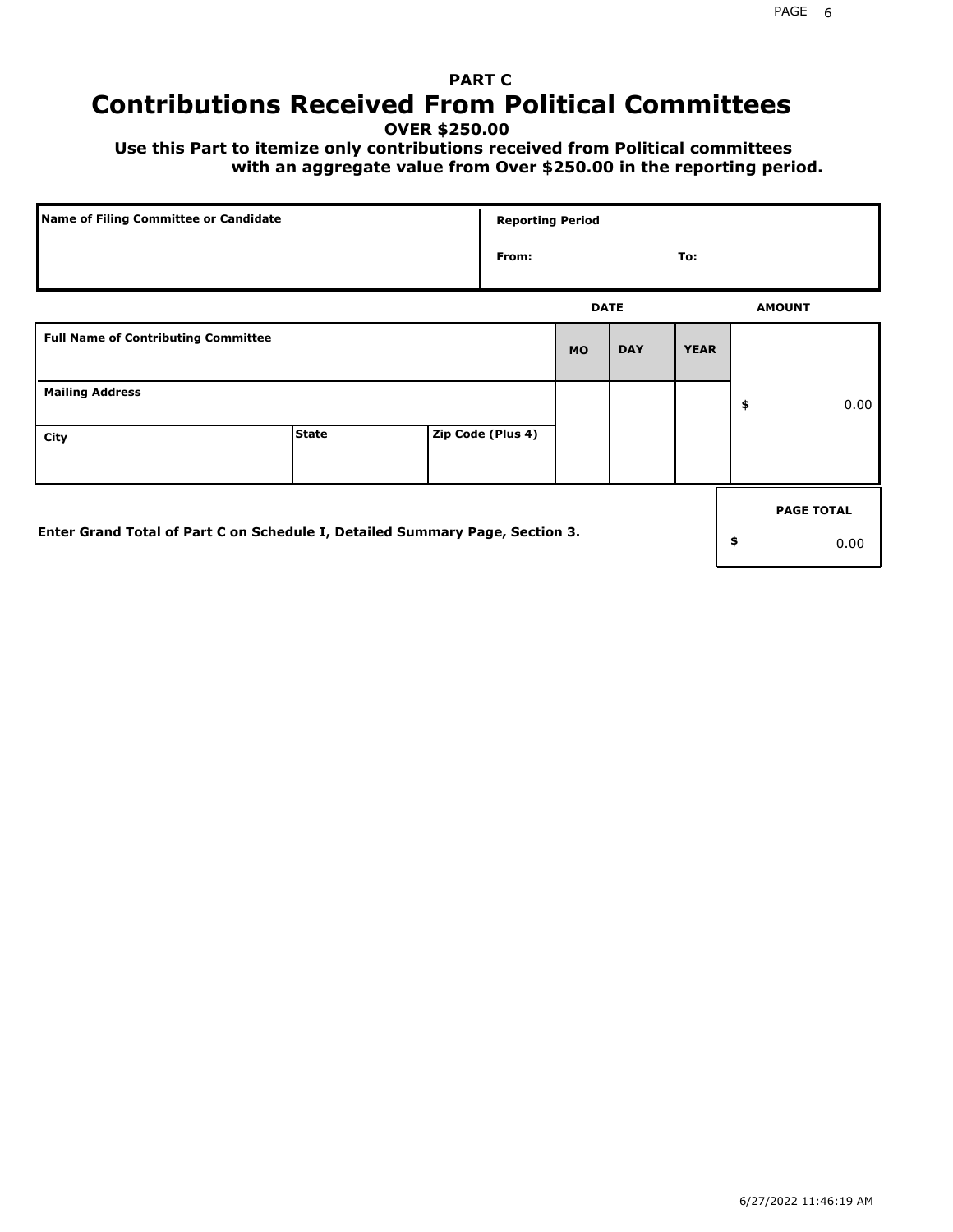## **PART D ALL OTHER CONTRIBUTIONS**

### **OVER \$250.00**

### **Use this Part to itemize all other contributions with an aggregate value of**

#### **over \$250.00 in the reporting period.**

#### **(Exclude contributions from political committees reported in Part C.)**

| Name of Filing Committee or Candidate | <b>Reporting Period</b> |     |
|---------------------------------------|-------------------------|-----|
|                                       | From:                   | To: |
|                                       |                         |     |

|                                                                              |              |                   |            | <b>DATE</b> |             | <b>AMOUNT</b>     |                   |
|------------------------------------------------------------------------------|--------------|-------------------|------------|-------------|-------------|-------------------|-------------------|
| <b>Full Name of Contributor</b>                                              |              |                   | <b>MO</b>  | <b>DAY</b>  | <b>YEAR</b> |                   |                   |
| <b>Mailing</b><br><b>Address</b>                                             |              |                   |            |             |             | \$                | 0.00              |
| City                                                                         | <b>State</b> | Zip Code (Plus 4) |            |             |             |                   |                   |
| <b>Employer Name</b>                                                         |              |                   | Occupation |             |             |                   |                   |
| <b>Employer Mailing Address/Principal Place of</b><br><b>Business</b>        |              | City              |            | State       |             | Zip Code (Plus 4) |                   |
| Enter Grand Total of Part C on Schedule I, Detailed Summary Page, Section 3. |              |                   |            |             |             |                   | <b>PAGE TOTAL</b> |
|                                                                              |              |                   |            |             | \$          |                   | 0.00              |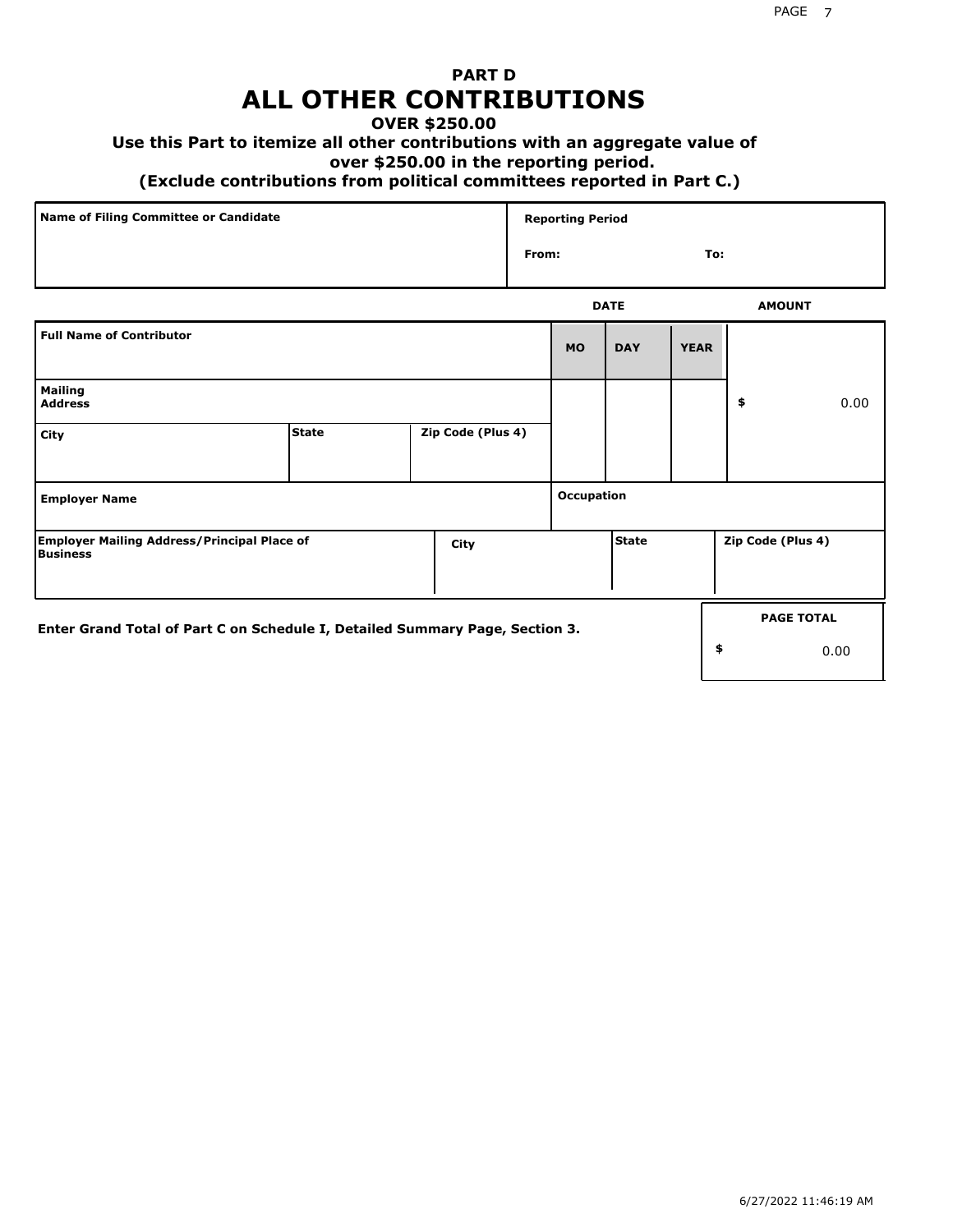### **PART E OTHER RECEIPTS**

#### **REFUNDS, INTEREST INCOME, RETURNED CHECKS, ETC.**

 **Use this Part to report refunds received, interest earned, returned checks and**

### **prior expenditures that were returned to the filer.**

|                                                                              | Name of Filing Committee or Candidate |                   |       | <b>Reporting Period</b> |             |             |                   |      |
|------------------------------------------------------------------------------|---------------------------------------|-------------------|-------|-------------------------|-------------|-------------|-------------------|------|
|                                                                              |                                       |                   | From: |                         |             | To:         |                   |      |
|                                                                              |                                       |                   |       |                         | <b>DATE</b> |             | <b>AMOUNT</b>     |      |
| <b>Full Name</b>                                                             |                                       |                   |       | <b>MO</b>               | <b>DAY</b>  | <b>YEAR</b> |                   |      |
| <b>Mailing Address</b>                                                       |                                       |                   |       |                         |             |             | \$                | 0.00 |
| City                                                                         | <b>State</b>                          | Zip Code (Plus 4) |       |                         |             |             |                   |      |
| <b>Receipt Description</b>                                                   |                                       |                   |       |                         |             |             |                   |      |
| Enter Grand Total of Part E on Schedule I, Detailed Summary Page, Section 4. |                                       |                   |       |                         |             |             | <b>PAGE TOTAL</b> |      |
|                                                                              |                                       |                   |       |                         |             |             | \$                | 0.00 |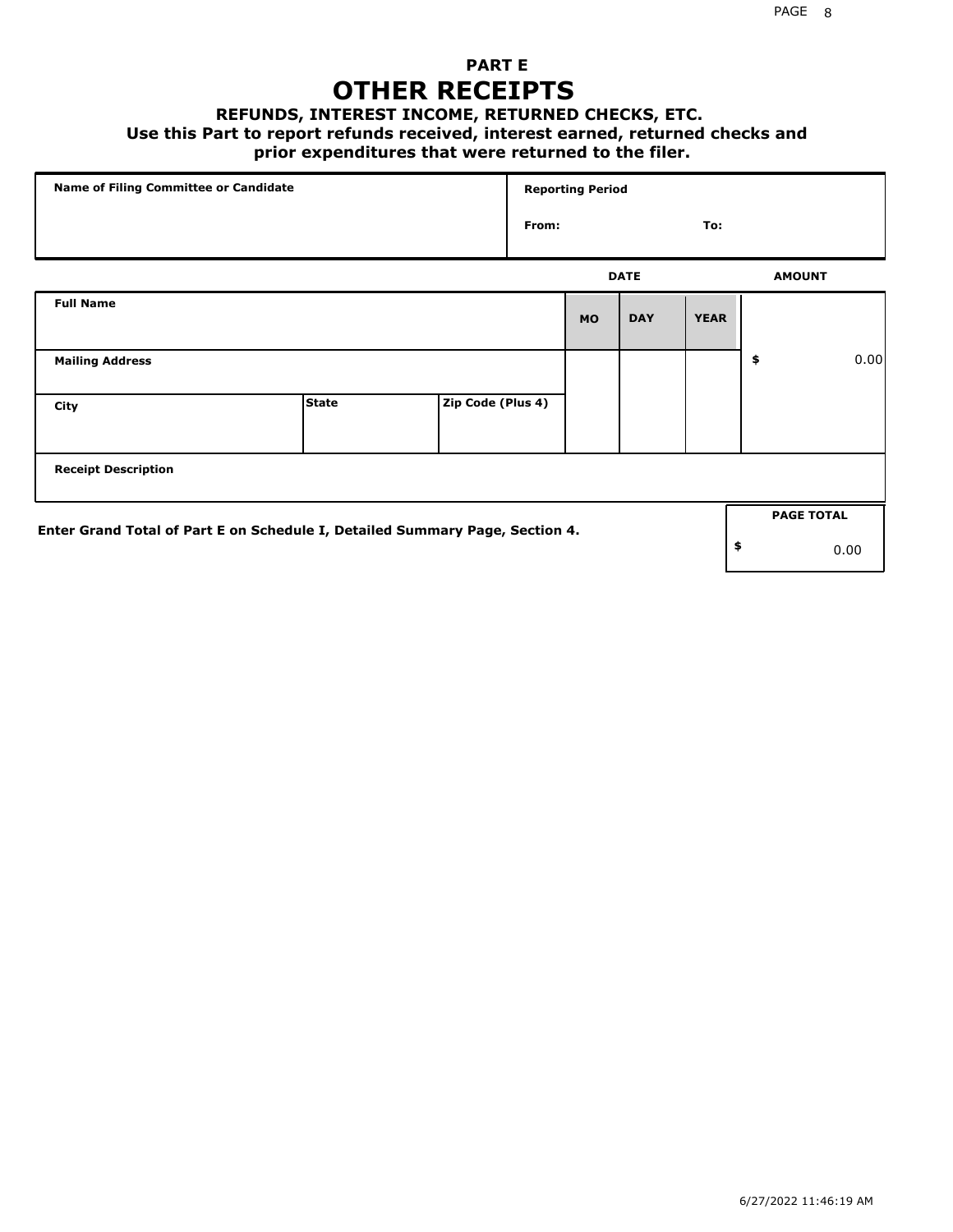### **SCHEDULE II IN-KIND CONTRIBUTIONS AND VALUABLE THINGS RECEIVED USE THIS SCHEDULE TO REPORT ALL IN-KIND CONTRIBUTIONS OF VALUABLE THINGS**

## **DURING THE REPORTING PERIOD.**

**Detailed Summary Page**

| <b>Name of Filing Committee or Candidate</b>                                                                                                                                | <b>Reporting Period</b> |                |          |
|-----------------------------------------------------------------------------------------------------------------------------------------------------------------------------|-------------------------|----------------|----------|
| Planned Parenthood PA PAC                                                                                                                                                   | From:                   | $1/1/2008$ To: | 4/7/2008 |
| 1. UNITEMIZED IN-KIND CONTRIBUTIONS RECEIVED - VALUE OF \$50.00 OR LESS PER CONTRIBUTOR                                                                                     |                         |                |          |
| <b>TOTAL for the Reporting Period</b>                                                                                                                                       | (1)                     | \$             | 0.00     |
| 2. IN-KIND CONTRIBUTIONS RECEIVED - VALUE OF \$50.01 TO \$250.00 (FROM PART F)                                                                                              |                         |                |          |
| <b>TOTAL for the Reporting Period</b>                                                                                                                                       | (2)                     | \$             | 0.00     |
| 3. IN-KIND CONTRIBUTION RECIEVED - VALUE OVER \$250.00 (FROM PART G)                                                                                                        |                         |                |          |
| <b>TOTAL for the Reporting Period</b>                                                                                                                                       | (3)                     | \$             | 0.00     |
| TOTAL VALUE OF IN-KIND CONTRIBUTIONS DURING THIS REPORTING PERIOD (Add and enter<br>amount totals from Boxes 1,2, and 3; also enter on Page 1, Reports Cover Page, Item F.) |                         | \$             | 0.00     |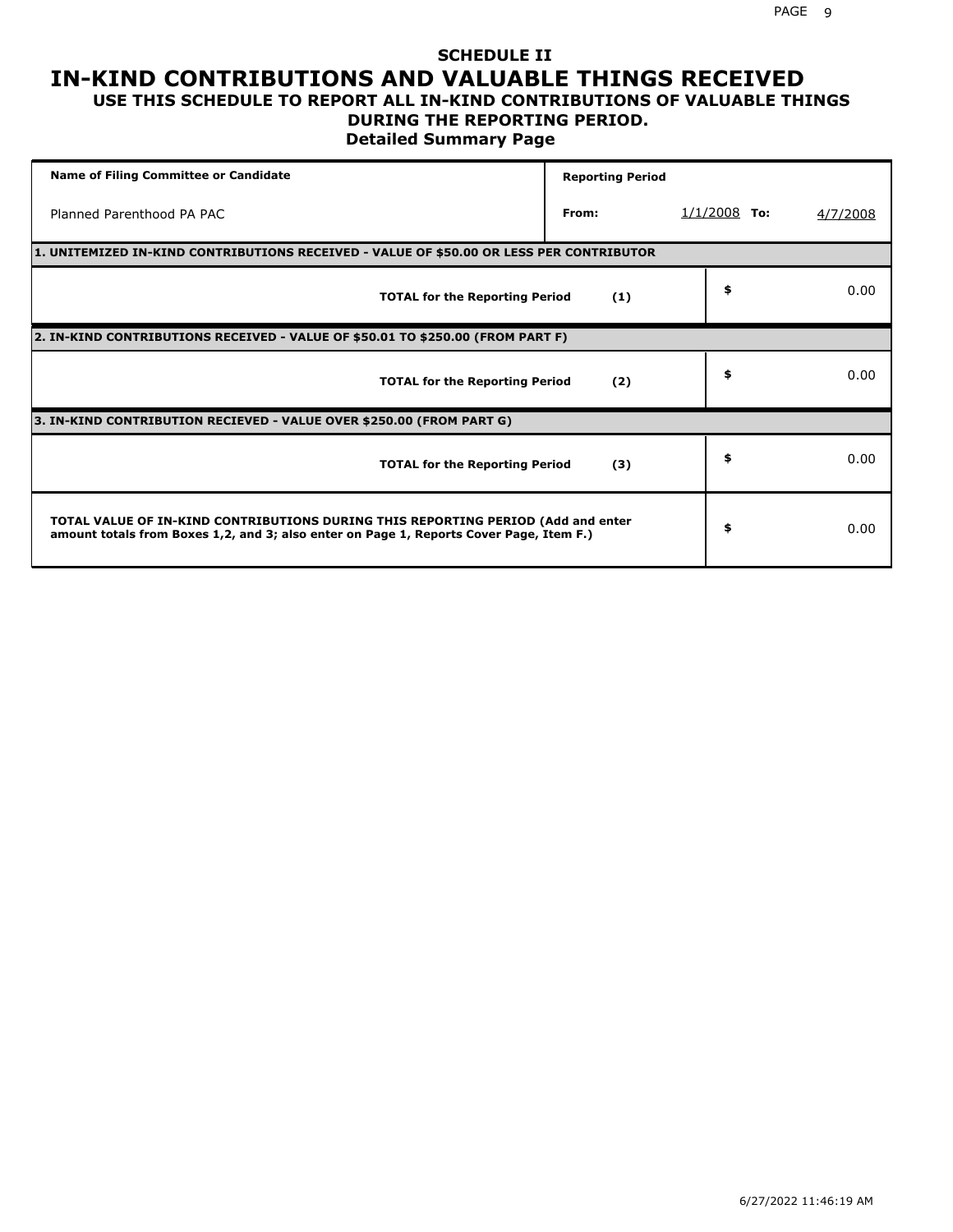## **SCHEDULE II PART F IN-KIND CONTRIBUTIONS RECEIVED**

### **VALUE OF \$50.01 TO \$250.00**

| Name of Filing Committee or Candidate                                                                  |              |                   |           |             | <b>Reporting Period</b> |    |                   |  |  |  |
|--------------------------------------------------------------------------------------------------------|--------------|-------------------|-----------|-------------|-------------------------|----|-------------------|--|--|--|
|                                                                                                        | From:        |                   |           | To:         |                         |    |                   |  |  |  |
|                                                                                                        |              |                   |           | <b>DATE</b> |                         |    | <b>AMOUNT</b>     |  |  |  |
| <b>Full Name of Contributor</b>                                                                        |              |                   | <b>MO</b> | <b>DAY</b>  | <b>YEAR</b>             |    |                   |  |  |  |
| <b>Mailing Address</b>                                                                                 |              |                   |           |             |                         | \$ | 0.00              |  |  |  |
| City                                                                                                   | <b>State</b> | Zip Code (Plus 4) |           |             |                         |    |                   |  |  |  |
| <b>Description of Contribution:</b>                                                                    |              |                   |           |             |                         |    |                   |  |  |  |
| Enter Grand Total of Part F on Schedule II, In-Kind Contributions Detailed Summary Page,<br>Section 2. |              |                   |           |             |                         |    | <b>PAGE TOTAL</b> |  |  |  |
|                                                                                                        |              |                   |           |             | \$                      |    | 0.00              |  |  |  |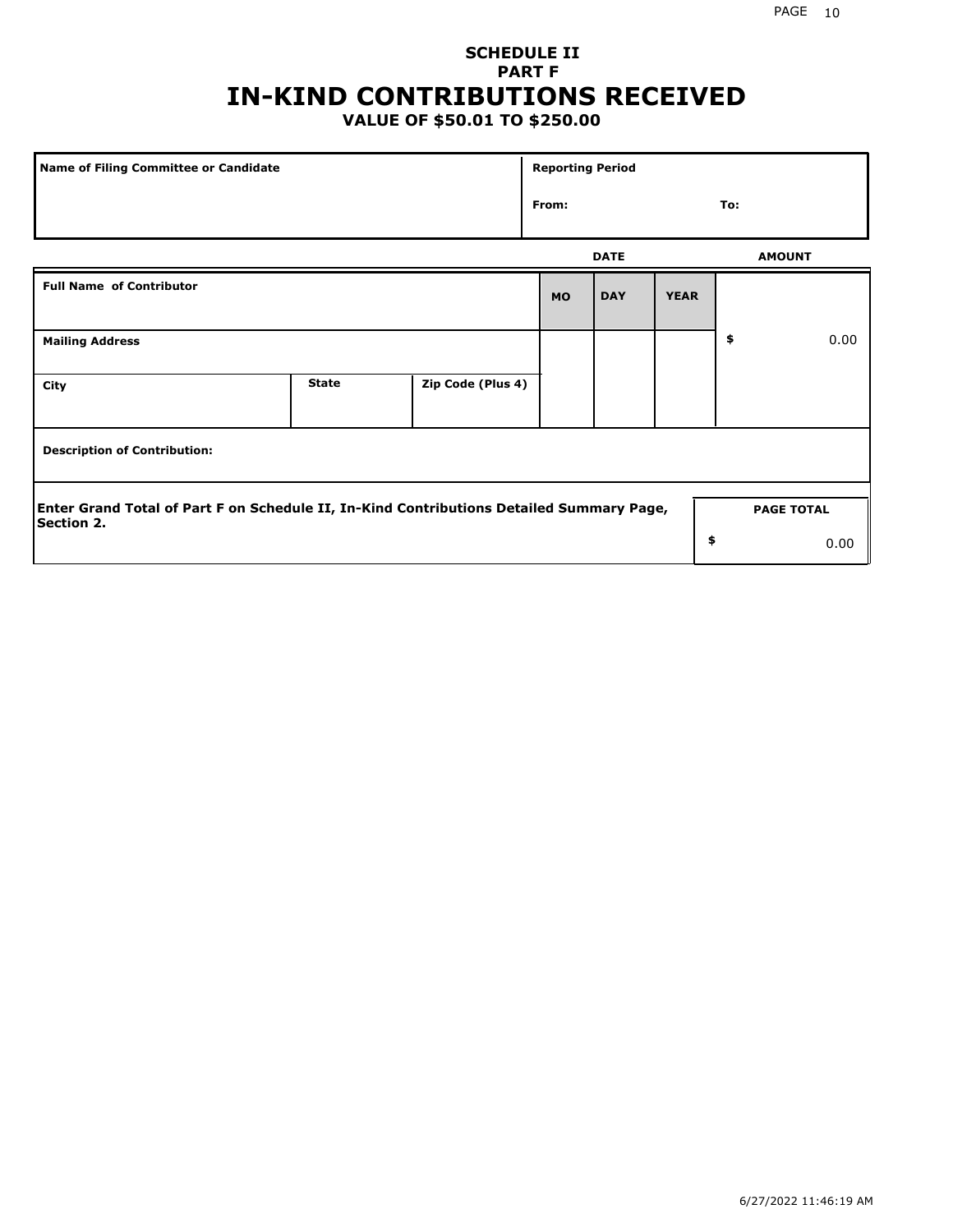#### PAGE 11

### **SCHEDULE II PART G IN-KIND CONTRIBUTIONS RECEIVED VALUE OVER \$250.00**

| <b>Name of Filing Committee or Candidate</b>                                                                  |              |                  |    |                      | <b>Reporting Period</b> |                                    |                   |               |  |
|---------------------------------------------------------------------------------------------------------------|--------------|------------------|----|----------------------|-------------------------|------------------------------------|-------------------|---------------|--|
|                                                                                                               |              |                  |    |                      | From:                   |                                    | To:               |               |  |
|                                                                                                               |              |                  |    |                      |                         | <b>DATE</b>                        |                   | <b>AMOUNT</b> |  |
| <b>Full Name of Contributor</b>                                                                               |              |                  |    |                      | <b>MO</b>               | <b>DAY</b>                         | <b>YEAR</b>       |               |  |
| <b>Mailing Address</b>                                                                                        |              |                  |    |                      |                         |                                    | \$                | 0.00          |  |
| City                                                                                                          | <b>State</b> | Zip Code(Plus 4) |    |                      |                         |                                    |                   |               |  |
| <b>Employer of Contributor</b>                                                                                |              |                  |    |                      | <b>Occupation</b>       |                                    |                   |               |  |
| <b>State</b><br><b>Employer Mailing Address/Principal Place of</b><br>City<br><b>Business</b>                 |              |                  | 4) | <b>Zip Code(Plus</b> |                         | <b>Description of Contribution</b> |                   |               |  |
| Enter Grand Total of Part G on Schedule II, In-Kind Contributions Detailed<br><b>Summary Page, Section 3.</b> |              |                  |    |                      |                         |                                    | <b>PAGE TOTAL</b> | 0.00          |  |